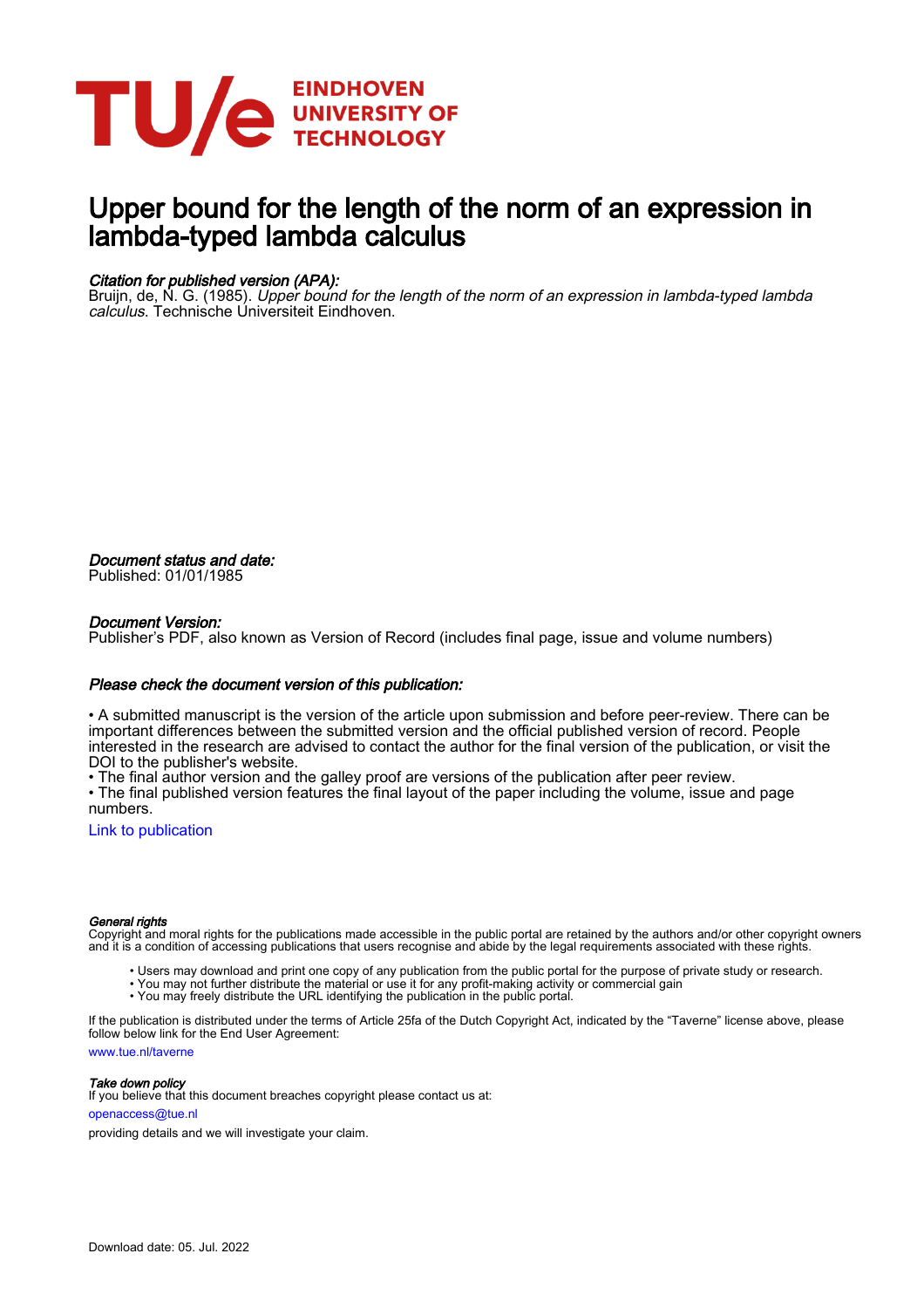July 25, 1985

Upper bound for the length of the norm of an expression in lambda-typed lambda calculus

by N,G. de Bruijn

Department of Mathematics and Computing Science Eindhoven University of Technology PO Box 513, 5600MB Eindhoven, The Netherlands

1, For all notations used in this note we refer to [I]. Nevertheless it should be noted that for the material of the present note there is no substantial difference between the system  $\Delta\Lambda$  of [1] and the system  $\Lambda$  of [2].

2. The length of a lambda tree or of a subtree of a lambda tree is just the number of end-points. So in particular, expressed in terms of character strings,

length(x) = 1, length( $\tau$ ) = 1.  $length(\langle U \rangle V) = length(U) + length(V),$  $length([x:U]V) = length(U) + length(V).$ 

*3.* If V is a lambda tree, its norm (as defined in [l], sections  $5.9$  and  $5.10$ ) is denoted by norm(V). The length of that norm, length(norm(V)), will be abbreviated to ln(V).  $M22$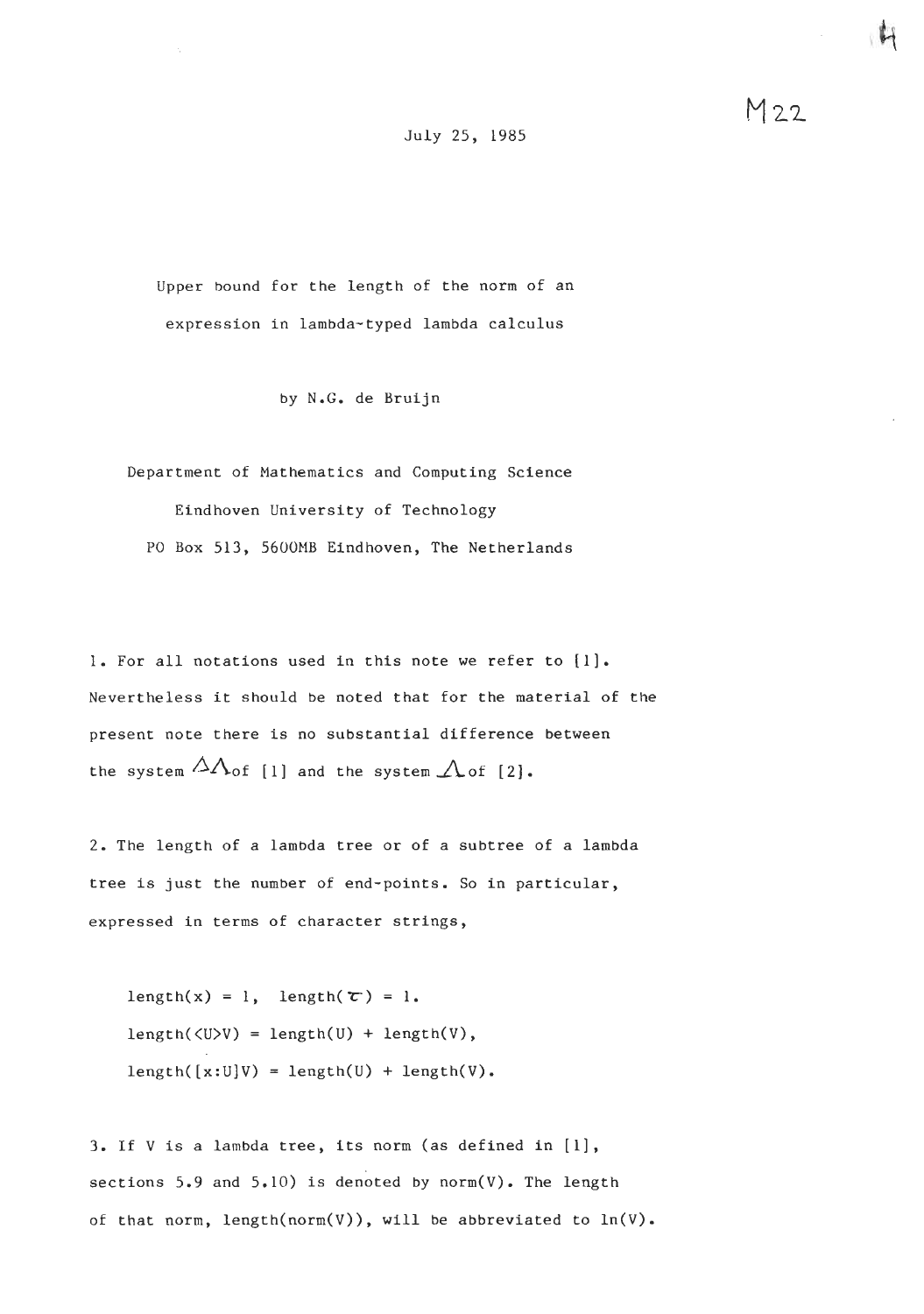4. Theorem. If V is a lambda tree then

$$
\begin{array}{rcl}\n\text{length}(V) & \sim & 1 \\
\text{ln}(V) & \leq & 2\n\end{array}
$$

5. Sketch of a proof. We introduce the subdivided lambda trees  $(R,W,B)$  and  $(R,W,Y,B)$  as in [1], section 5.9. For these we have the norms  $norm(R,W,B)$  and  $norm(R,W,Y,B)$ , which can be considered as the norms of of the subtrees WB and WYB, taken with typing of free variables by means of the abstractors in R.

As above, we shall abbreviate length( $norm(R,W,B)$ ) to  $ln(R,W,B)$ and length(norm( $R,W,Y,B$ ) to  $ln(R,W,Y,B)$ .

We consider all the dummies x for which  $(R, \epsilon, x) \in$  Slam3. In other words, these x's are the dummies attached to the abstractors in the main line of R. (We recall that R can be written as a sequence of applicator-abstractor pairs <P>[y:Q] and loose abstractors **[z:U]).** For each one of these we consider  $ln(R, \Sigma, x)$ , and the largest one of these numbers will be denoted by  $mx\ln(R)$ . In case R is empty, we agree that  $mxln(R) = 1$ .

We are now in a position to announce

$$
\ln(R,W,B) \le f(R,B), \qquad \ln(R,W,Y,B) \le f(R,B), \qquad (1)
$$

where

 $length(B) - 1$  $f(R, B) = 2$  $mxln(R)$ .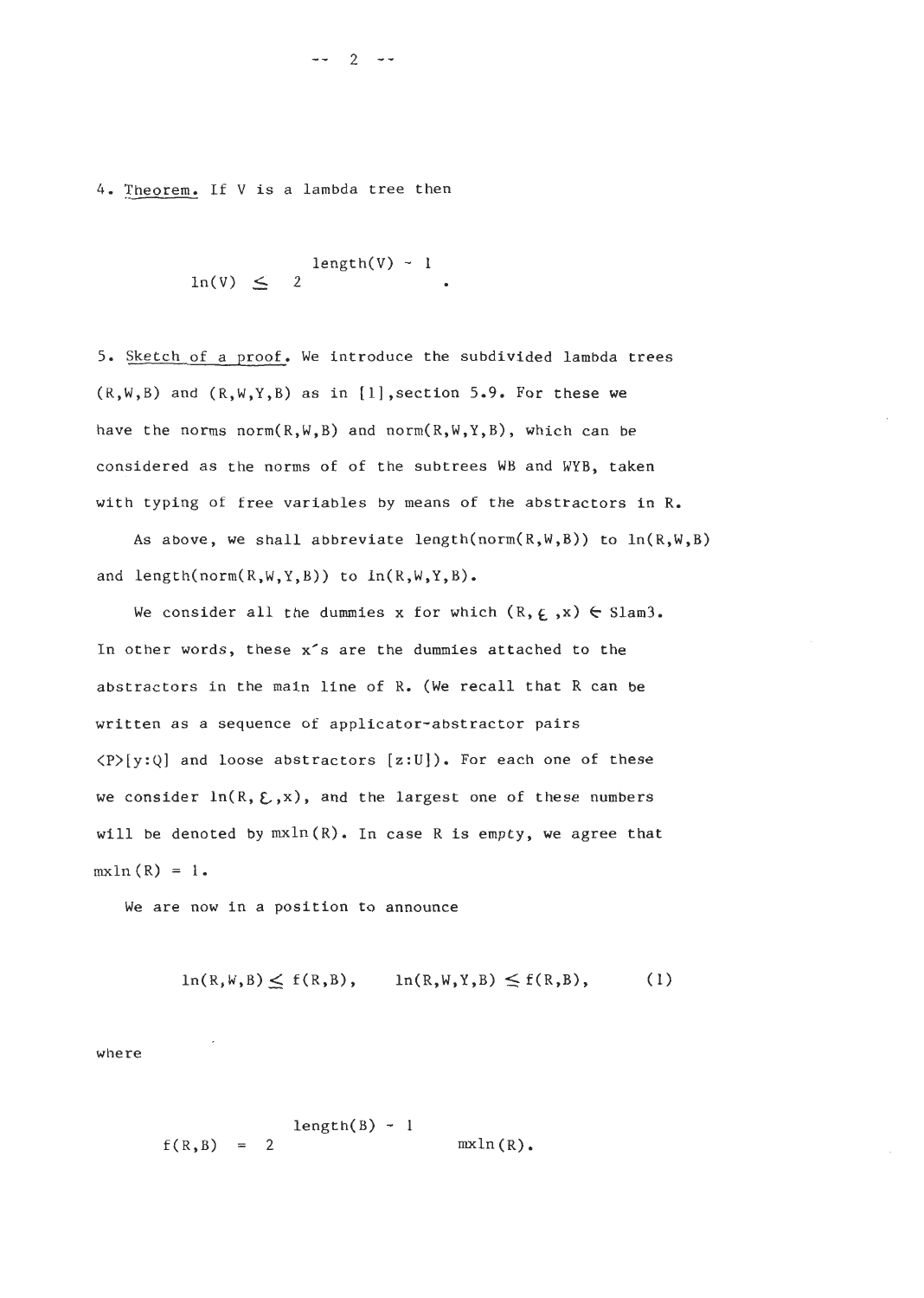$- - 3 - -$ 

The inequalities (1) can be proved by recursion, if we just follow the list of clauses of [l],section 5.9. In the cases (i) and (vi) we have  $\ln(R, \xi, \tau) = 1$ ,  $\ln(R, \xi, \xi, \tau) = 1$ , and  $ln(R, \tau) = m x ln(R) \ge 1$ . We shall explain what has to be done in the other cases: as a typical case we take case (iv).

In case (iv) it is stated what the norm is of  $(R, \varepsilon, [x:U]B)$ , under the assumption that we know the norms of  $(R, \mathcal{E}, U)$  and  $(R[x:U], \epsilon, B)$ . Accordingly we have to prove (1) for  $(R, \epsilon, [x:U]B)$ , under the assumption that we know it for  $(R, \varepsilon, U)$  as well as for  $(R[x:U], E, B)$ .

We shall not carry out all this here. The work is of a simple nature. During the course of this work, however, we need a few<br>auxiliary results which have to be proved separately by recursi<br>As one of these we mention  $ln(R,W,B) \leq ln(R,\epsilon,B)$ . auxiliary results which have to be proved separately by recursion.

Once we have (1) for all cases, we have the theorem of section 4, just since the norm of the full lambda tree V was defined as norm $(\xi, \xi, V)$ , and  $m\lambda ln(\xi)$  was defined as 1.

*6.* The estimate in the theorem is best possible. The examples for which the upper bound are reached are given by

$$
E1 = ,
$$
  
\n
$$
E2 = [x1:E1]x1,
$$
  
\n
$$
E3 = [x2:E2]x2,
$$
  
\n
$$
E4 = [x3:E3]x3,
$$
  
\n...

 $1 - 1$ We have length(En) =  $n$ ,  $ln(En) = 2$